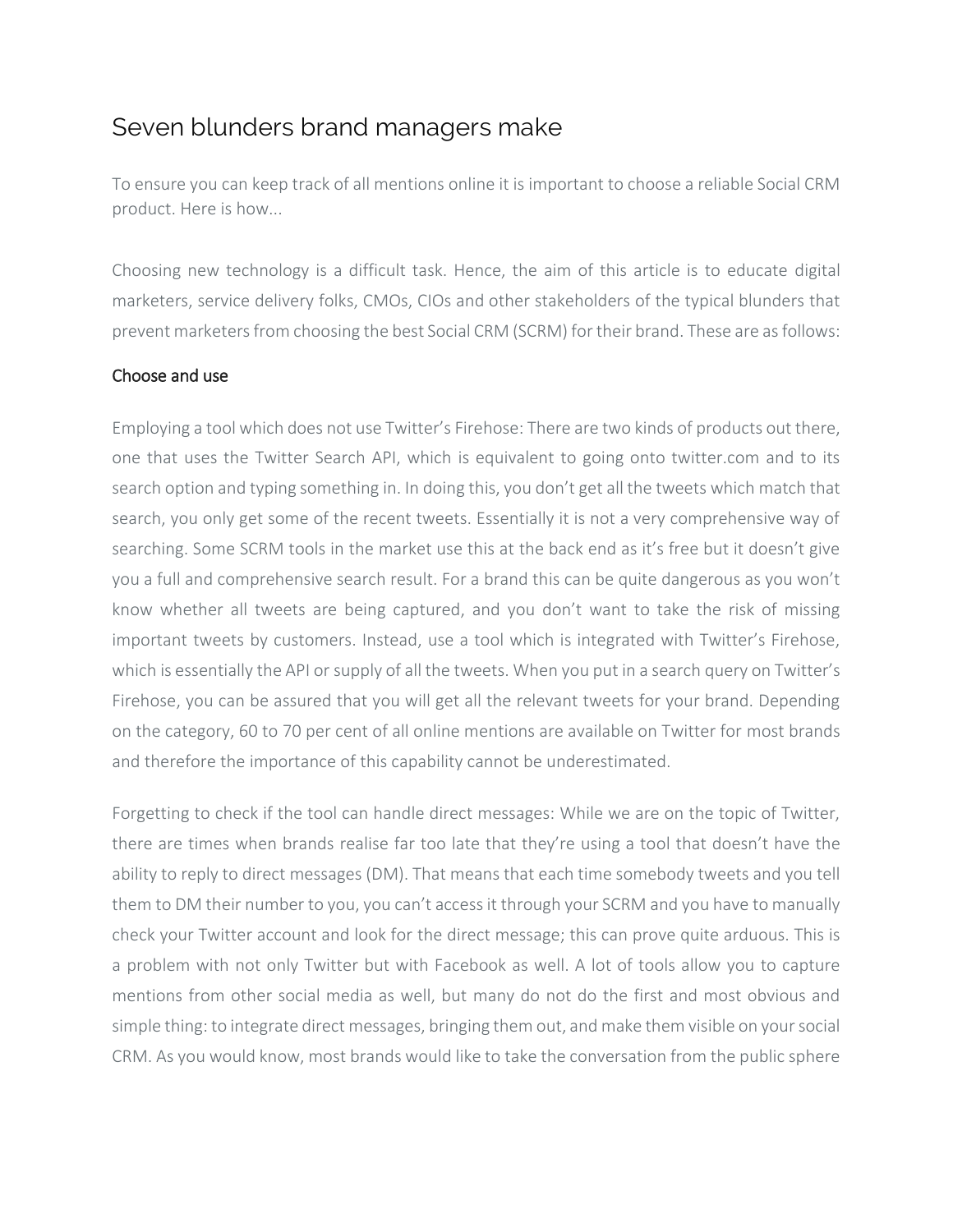of social networks into a somewhat private sphere, and the best way to do this is through direct messages with the customer. Therefore, the ability to handle DMs is vital.

## Integrate all feedback

Not ensuring that the SCRM product can handle multiple social networking forums on one platform: There are products out there that can handle only Facebook and Twitter without giving marketers access to some of the other social networking forums, such as LinkedIn, YouTube or forums such as TripAdvisor etc. They might also not handle Indian consumer complaints forums, and several other web portals out there which are also important because your customers make their pre-purchase decisions there. For marketers, the objective should be to get that one single platform through which you can pretty much track all your online mentions which include not just social but all other mentions.

Not insisting on a strong ticketing mechanism: Most social CRM out there are able to show a live stream or live feed of all brand mentions. And the agents within the company can directly interact with some of these mentions. However, one of the things which brands often miss out on is the tool's ability to ticket. Without a solid ticketing ability in addition to the conversation view, it is extremely difficult for the customer service/ brand team to actually be able to take action on all the mentions systemically, resulting in a chaotic experience for both the brand and the customer.

Additionally, it's only with a ticketing mechanism that it becomes possible to track metrics such as resolution rate, average resolution time, and the actual experience of the customer instead of vanity metrics like "response time".

This ticketing capability is at times overlooked because SCRM purchase is done by marketing, and customer service may not have been looped into the buying decision, which on its part would most likely raise this requirement.

Not thinking through the various API integration possibilities: When choosing a Social CRM, one of the things which becomes obvious is that integrating Social CRM with internal CRM, which is what the API integration does, can maximise the return on investment on this whole online conversation management process. Every social interaction online with the customer through SCRM should become part of the internal CRM as well. When a brand keeps accumulating social profiling data for each of its customers, this way it leads to better and targeted marketing messages to those